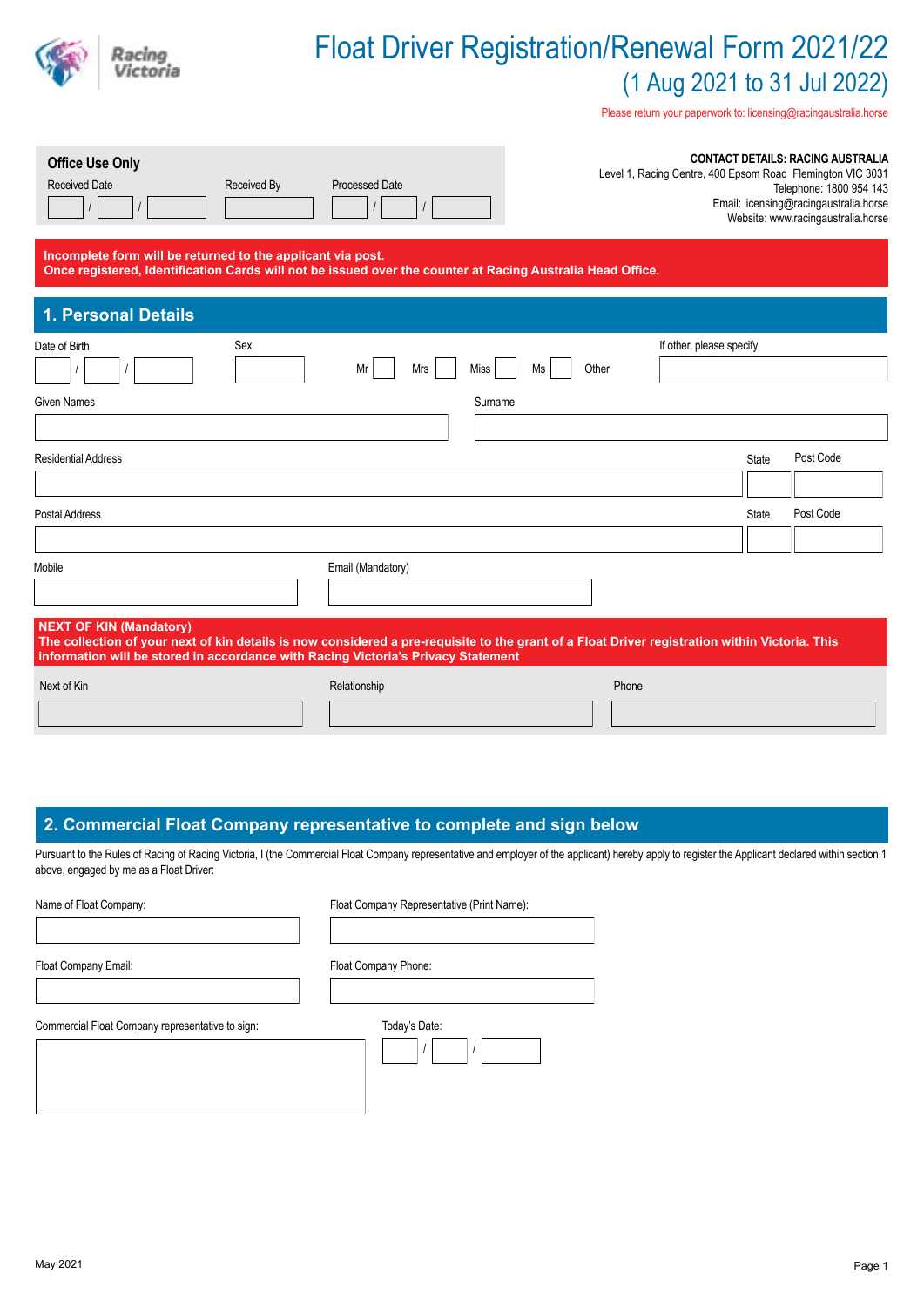

# Float Driver Registration/Renewal Form 2021/22 (1 Aug 2021 to 31 Jul 2022)

Please return your paperwork to: licensing@racingaustralia.horse

# **3. Status**

### **New Applicants**

**For Applicants who were not registered as a Float Driver or Visiting Float Driver within Victoria for the 2020/21 racing seast ending 31st July 2021:**

### **IDENTIFICATION**

Attach a copy of one (1) of the below identification documents:

|  | Current Drivers Licence or, | Passport, or | Birth Certificate |
|--|-----------------------------|--------------|-------------------|
|  |                             |              |                   |

### **PHOTO**

|  | Attach a colour passport sized Photo to this application or, |
|--|--------------------------------------------------------------|
|  |                                                              |

Email a photo to **licensing@racingaustralia.horse**

### **MANDATORY TRAINING**

If completed, attach evidence that you completed the Mandatory Training Skill outlined in Attachment One (1) of this Application Form.

**Note: A temporary registration for a maximum of 3 months** will be issued until evidence of completing Mandatory Training is received.

**NATIONAL POLICE RECORD CERTIFICATE** (For Applicants over 18 years of age only)

Attach a completed National Police Record Certificate (dated within the last 6 n If you choose to use Precise Background Services at www.precisebackground.com please enter RVL51 in the Promotional Code field for a reduced cost

|                       | <b>Renewing Applicants</b>                                                                                                                                                                                                                                                                           |  |  |  |  |
|-----------------------|------------------------------------------------------------------------------------------------------------------------------------------------------------------------------------------------------------------------------------------------------------------------------------------------------|--|--|--|--|
| son,                  | For Applicants who were registered as a Float Driver or a Visiting<br>Float Driver within Victoria for the 2020/21 racing season, ending<br>31st July 2021:                                                                                                                                          |  |  |  |  |
|                       | <b>REGISTRATION STATUS</b><br>I was a registered Float Driver or Visiting Float Driver with Racing Victoria for the 2020/21<br>racing season.<br>Yes<br>No<br>or                                                                                                                                     |  |  |  |  |
|                       | If No, please complete the "New"Applicants section of this<br><b>Application Form.</b>                                                                                                                                                                                                               |  |  |  |  |
|                       | <b>VISITING FLOAT DRIVER APPLICANTS ONLY</b><br>Do you currently hold an active Float Driver registration issued by your home-based Racing<br>Authority?                                                                                                                                             |  |  |  |  |
| Set                   | Yes<br>No<br><b>or</b>                                                                                                                                                                                                                                                                               |  |  |  |  |
|                       | If No, you cannot continue until you are granted a registration by<br>your home-based Racing Authority.                                                                                                                                                                                              |  |  |  |  |
| age only)<br>nonths). | <b>Important:</b> A Visiting Float Driver registration is only granted on the condition that the<br>Applicant holds a current and active Float Driver registration issued by his or her home-based<br>Darian Arthreib, Oberlebber Fleet Difficult began begand gestetztige ersche gewend beganntend. |  |  |  |  |

Racing Authority. Should the Float Driver's home-based registration expire, cancel, be revoked or become inactive for any reason, any Visiting Float Driver registration issued by Racing Victoria will cease immediately and as a consequence, the Visiting Float Driver will not be registered to perform Float Driver-related activities within Victoria

# **4.Declarations by Float Driver**

### **RULES OF RACING**

I acknowledge that I am bound by the Rules of Racing of Racing Victoria (the Rules) including any policy, code and/or regulations made pursuant to the Rules from time to time,and of any other Principal Racing Authority in which I perform float driver-related duties, and I agree to familiarise myself with these Rules, including the Rules relating to float drivers and amendments made to these Rules from time to time.



# **NATIONAL POLICE RECORD CERTIFICATE:**

In circumstances where Racing Victoria's Compliance and Regulation Unit sees fit, I consent to obtaining a National Police Record Certificate and providing it to Racing Victoria (if contacted by Racing Victoria or an appointed CrimTrac accredited agency).

| Yes, I acknowledge |  |
|--------------------|--|
|--------------------|--|

## **CRIMINAL CHARGES**

After submitting this Application, I acknowledge that I must inform Racing Victoria's Compliance and Regulation Unit of any criminal charges laid against me within seven days of any charges being laid. Updates must be sent by email to **cru@racingvictoria.net.au**



### **SOCIAL MEDIA POLICY:**

 I have read, and agree to be bound by, the "Racing Victoria Social Media Policy," as amended from time to time. This Policy is located at **https://www.racingvictoria.com.au/integrity/social-media-policy**

Yes, I acknowledge

### **CONTINUED EDUCATION:**

I further declare that I agree to complete all Racing Victoria educational programs related to float driver licensing within the relevant timeframe.

Yes, I acknowledge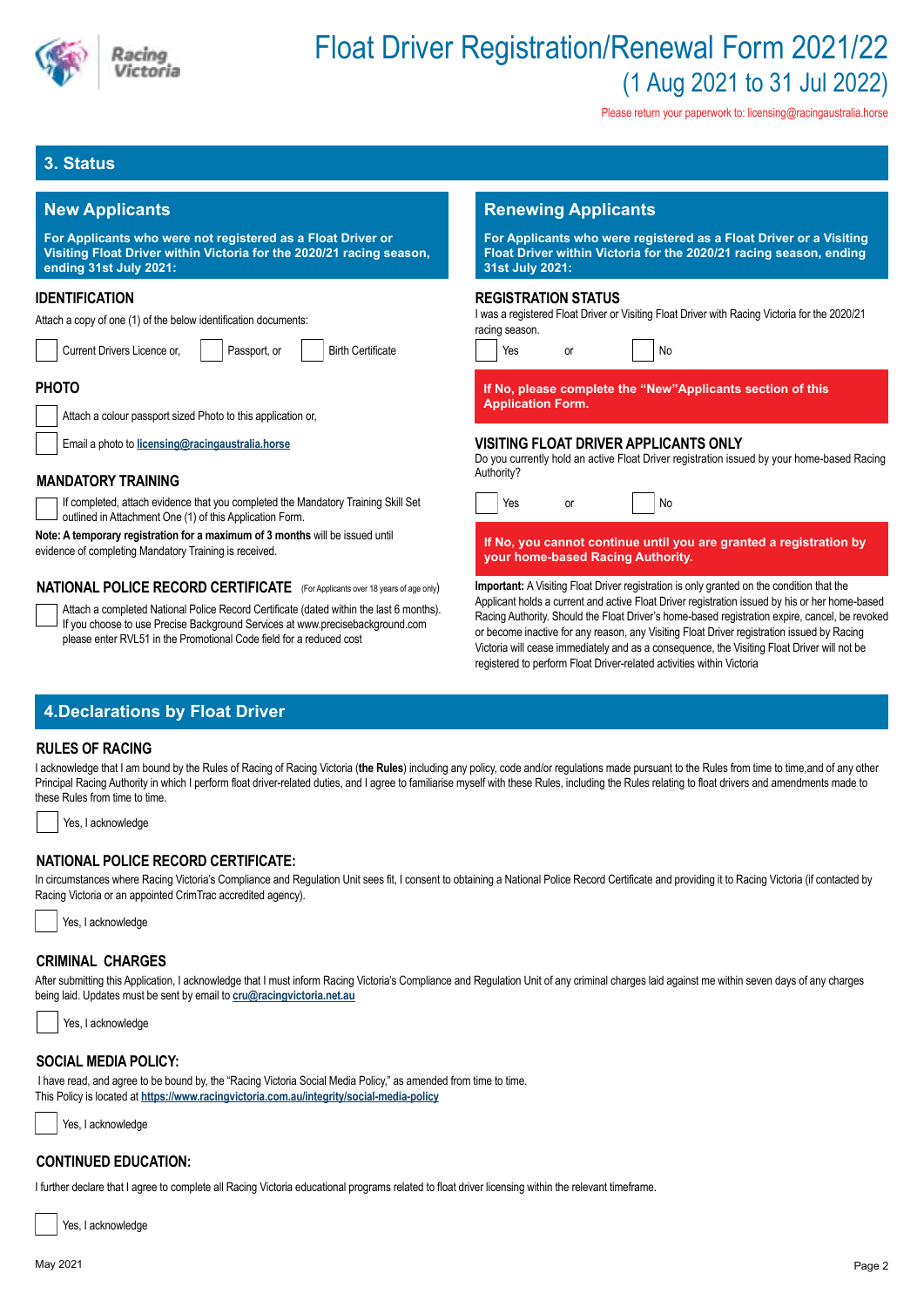

| <b>5.Questionnaire</b>                                                                                                                                           |
|------------------------------------------------------------------------------------------------------------------------------------------------------------------|
| Are you currently under any ban/restriction or have any pending matters yet to be determined by any Racing Authority or Racing Code (including Racing Victoria)? |
| Yes<br>No                                                                                                                                                        |
| If Yes, please explain the circumstances:                                                                                                                        |
|                                                                                                                                                                  |
| Have you ever been suspended, disqualified or refused a licence, permit or registration by any Racing Authority or Racing Code (including Racing Victoria)?      |
| No                                                                                                                                                               |
| Yes                                                                                                                                                              |
| If Yes, please explain the circumstances:                                                                                                                        |
|                                                                                                                                                                  |
| Are you currently, or have you previously been licensed/registered with another Principal Racing Authority or Racing Code (PRA)?                                 |
| $\mathsf{No}$<br>Yes                                                                                                                                             |
| If Yes, please explain the circumstances:                                                                                                                        |
|                                                                                                                                                                  |
|                                                                                                                                                                  |
| Have you, in the last 10 years, been:                                                                                                                            |
| found guilty of a criminal offence?<br>1.<br>imprisoned?<br>2.                                                                                                   |
| placed on parole?<br>3.                                                                                                                                          |
| Note: Should Racing Victoria discover through a National Police Check or other means that this has been answered incorrectly, you may be stood down.             |
| No<br>Yes                                                                                                                                                        |
| If Yes, please explain the circumstances:                                                                                                                        |
|                                                                                                                                                                  |
|                                                                                                                                                                  |
| Are there any current criminal proceedings (or charges) pending against you?                                                                                     |
| $\operatorname{\mathsf{No}}$<br>Yes                                                                                                                              |
| If Yes, please explain the circumstances:                                                                                                                        |
|                                                                                                                                                                  |
|                                                                                                                                                                  |
|                                                                                                                                                                  |
| 6. Eligibility to work in Australia                                                                                                                              |
| Are you an Australian citizen or permanent resident?<br>No<br>Yes                                                                                                |
| If you have answered "No" to the above question, you must provide a copy of the VISA that enables you to work as a Float Driver in Australia                     |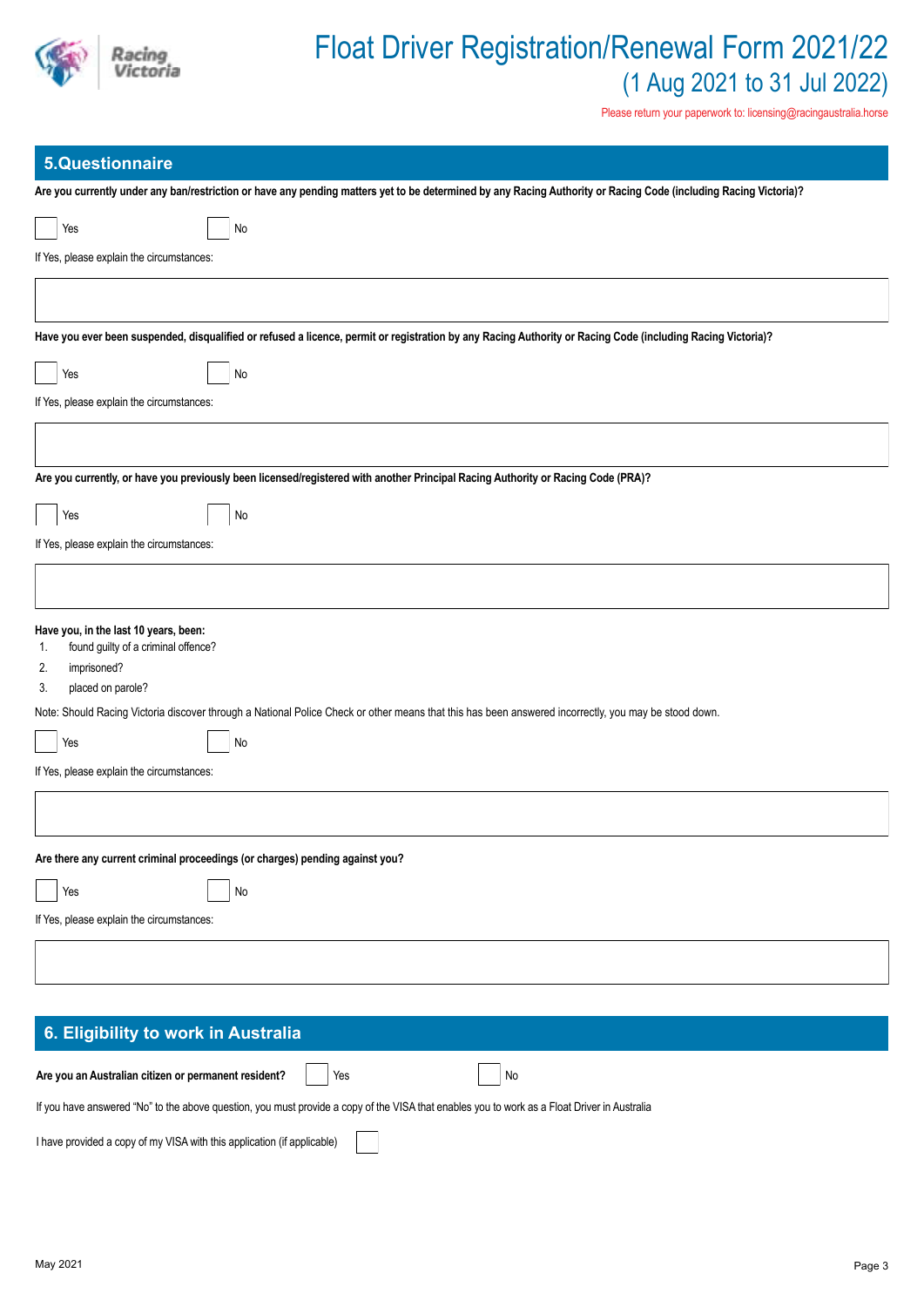

# **7. Payment**

**Alternatively, enclose a Cheque or Money Order payable to Racing Victoria. Cash is not accepted.**

| <b>FLOAT DRIVER</b><br><b>LICENCE FEES</b>                                              |                                                                        | <b>VISITING FLOAT DRIVER</b><br><b>LICENCE FEES</b> |                                |                                                                                                         |  |
|-----------------------------------------------------------------------------------------|------------------------------------------------------------------------|-----------------------------------------------------|--------------------------------|---------------------------------------------------------------------------------------------------------|--|
| <b>Licence Fee Renewal:</b>                                                             | \$25.00                                                                | <b>Licence Fee Renewal:</b>                         |                                | \$0.00                                                                                                  |  |
| Pay by 31/07/2021 discount                                                              | $-$10.00$                                                              |                                                     |                                |                                                                                                         |  |
| <b>Amount to Pay:</b>                                                                   |                                                                        |                                                     |                                |                                                                                                         |  |
| OF \$15 APPLIES                                                                         | IF APPLICATION IS COMPLETED ONLINE A FURTHER DISCOUNT                  |                                                     |                                |                                                                                                         |  |
|                                                                                         | Payment by Cheque/Money Order - please make payable to Racing Victoria |                                                     |                                | RACING VICTORIA LIMITED<br>ABN 88 096 917 930<br>Tax Invoice Receipt<br>Total amount payable (Inc. GST) |  |
| Credit Card Type<br>Mastercard<br>Visa                                                  | Credit Card Number:                                                    |                                                     | Cardholder's Name              |                                                                                                         |  |
| Cardholder's Signature:<br>Please retain a copy of this form for your taxation records. |                                                                        | Credit Card Expiry Date (MM/YY):                    | Credit Card Verification (CVN) |                                                                                                         |  |

**8. Acknowledgements Privacy**

### **1. PRIVACY STATEMENT**

- 1.1. Racing Victoria Limited (ACN 096 917 930) **(Racing Victoria)** is the Principal Racing Authority **(PRA)** governing thoroughbred racing in Victoria, and carries out the functions of:
	- determining and issuing occupational licences and/or otherwise authorising persons to participate in the Victorian thoroughbred racing industry **(Licensed and/or Registered Person)**;
	- regulating Licensed Persons:
	- administering and promoting racing; and
	- such other functions as may be described in its privacy policy published on its website from time to time **(Privacy Policy)**.

### **(Functions)**

1.2. Racing Victoria is collecting your personal information on this form, including your name, contact details, next of kin, employment and credit card/bank details. We may also be collecting personal information about you which may be considered sensitive or protected under applicable laws (such information may include title, criminal record and bankruptcy status) that you may provide in this form or under your relevant licence's ongoing disclosure obligations (if applicable).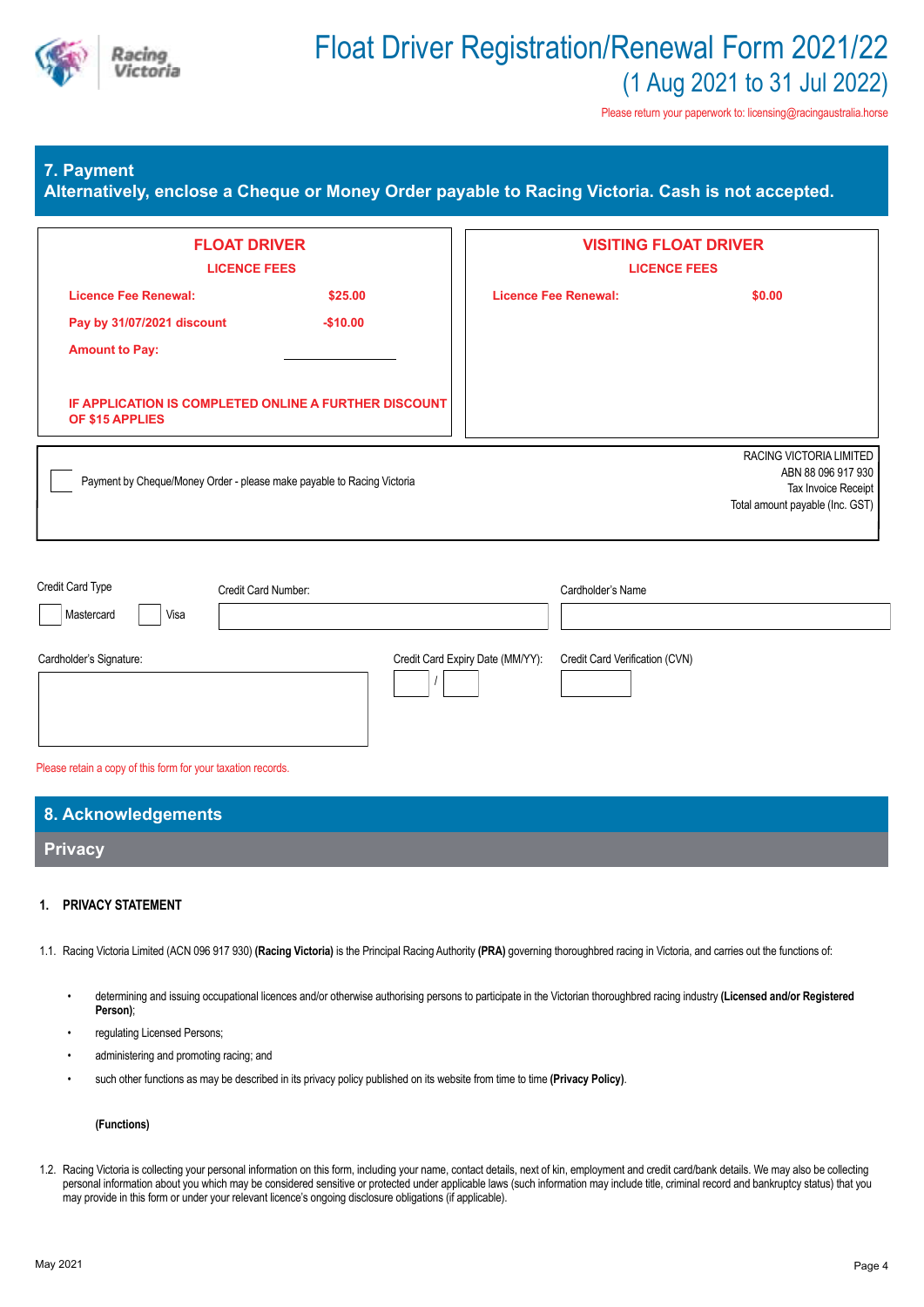

# Float Driver Registration/Renewal Form 2021/22 (1 Aug 2021 to 31 Jul 2022)

Please return your paperwork to: licensing@racingaustralia.horse

### **8. Acknowledgements cont...**

### **Privacy cont...**

- 1.3. Racing Australia Limited (ABN 89 105 994 330 21) **(Racing Australia)** is the national industry body representing thoroughbred racing in Australia. This application form and your personal information will also be collected by Racing Australia in order to process your application on Racing Victoria's behalf. Where personal information is collected by Racing Australia on behalf of Racing Victoria (as opposed to on its own behalf), it is subject to the Racing Australia and Racing Victoria privacy policies, the latter prevailing in the event of any conflict.
- 1.4. The purpose of collecting your personal information is for our legitimate interests, including to:
	- consider and make determinations in relation to your licence application, renewal or continuance;
	- meet supervisory responsibilities in relation to you as a Licensed and/or Registered Person;
	- promote or protect the integrity of the thoroughbred racing code and ensure compliance with the Rules of Racing;
	- administer and promote racing operations (including your participation in races and the industry); and
	- any other function or activity described in our Privacy Policy.

### **(Purpose)**

- 1.5. If your personal information is not collected, either on this form or otherwise when requested by Racing Victoria as part of its licensing and supervisory activities, we may not be able to process your application (and therefore refuse to grant your application or renew your licence, as the case may be) or may revoke or suspend your licence.
- 1.6. Racing Victoria may also obtain personal (including sensitive) information about you from, or disclose your personal information to, third parties such as enforcement bodies, government authorities, other racing control bodies (including PRAs and their equivalents in harness and greyhound) in the States and Territories of Australia and overseas, wagering service providers such as bookmakers, totalisators, and betting exchanges, educational or training institutions and to other persons for any of the purposes described above or as otherwise provided by law.
- 1.7. Your personal (including sensitive) information will also be disclosed to:
	- a) Racing Australia in order for them to perform their role under the Australian Rules of Racing; and
	- b) other PRA's (including Racing New South Wales (ABN 86 281 604 417 22), Racing and Wagering Western Australia (ABN 21 347 055 603), Thoroughbred Racing SA Limited (ACN 094 475 939), Tasracing Pty Limited (ACN 137 188 286), Thoroughbred Racing NT Incorporated (ABN 15 688 350 211), Canberra Racing Club Incorporated (21 423 896 409) and Racing Queensland Limited (ACN 142 786 874)) for the purpose of administration of thoroughbred racing in Australia.
- 1.8. Unless otherwise advised by you, your image, name and contact details may be published monthly in the Inside Racing magazine and also disclosed to and published by Racing Victoria and its associates (including Racing.com, Victorian thoroughbred race clubs and Racing Australia) to facilitate your participation in racing, including the publication of race fields and calendars.
- 1.9. We otherwise use, disclose and handle your personal information in accordance with our Privacy Policy available at https://www.racingvictoria.com.au/privacy-policy. If you are concerned about a possible interference with your privacy, please contact Racing Victoria's Privacy Officer at privacyofficer@racingvictoria.net.au. Privacy complaints to Racing Victoria must be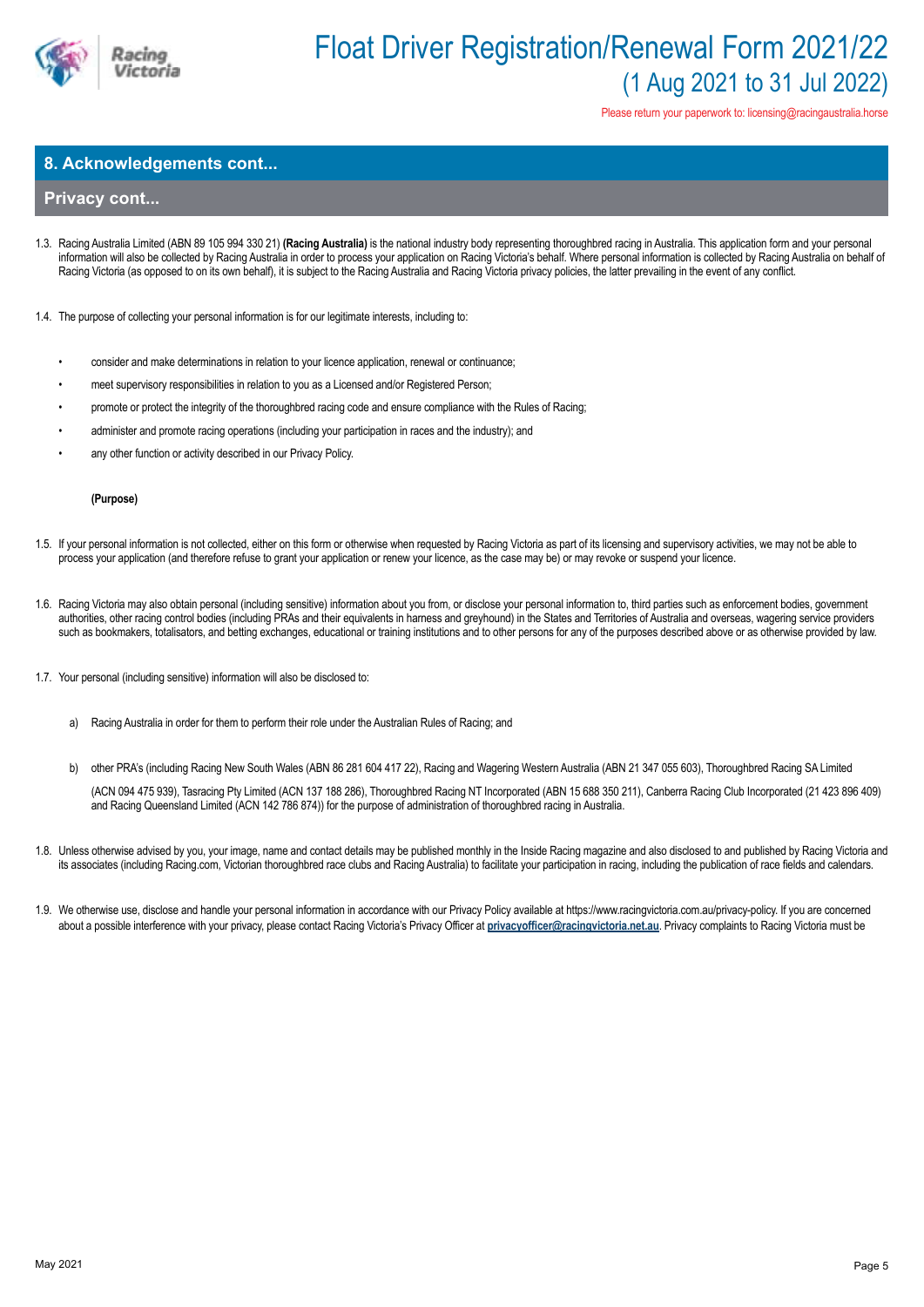

# **8. Float Driver Declaration to sign below**

In making this application to be registered as a Licensed and/or Registered Person; I hereby –

| Declare that all particulars in this application are true and correct;                                                                                                                                                                                                                                                                    |
|-------------------------------------------------------------------------------------------------------------------------------------------------------------------------------------------------------------------------------------------------------------------------------------------------------------------------------------------|
| Acknowledge and agree to be subject to and bound by:<br>• The Rules of Racing of Racing Victoria as amended or varied by Racing Victoria from time to time: and<br>• Such Rules and directions as may from time to time be formed, made or given by Racing Victoria, the Directors, Stewards or official of any Club;                     |
| Acknowledge that I have read this application in full, including the Privacy Statement and the Rules of Racing displayed on this application form;                                                                                                                                                                                        |
| Consent to Racing Victoria obtaining personal information (including sensitive information, such as Health information) about me from third parties (such as other PRA's or racing controlling bodies within the States and Te<br>the purposes as set out in Section 1 (Privacy Statement) and 3 (Health Records) of the Privacy Section. |
| Acknowledge that Racing Victoria may request further information from me in respect of this application;                                                                                                                                                                                                                                  |
| Acknowledge that any debts accrued or owed by me to Racing Victoria will be paid within the time permitted by Racing Victoria                                                                                                                                                                                                             |

Sign Here

| Today's Date |  |  |  |
|--------------|--|--|--|
|              |  |  |  |